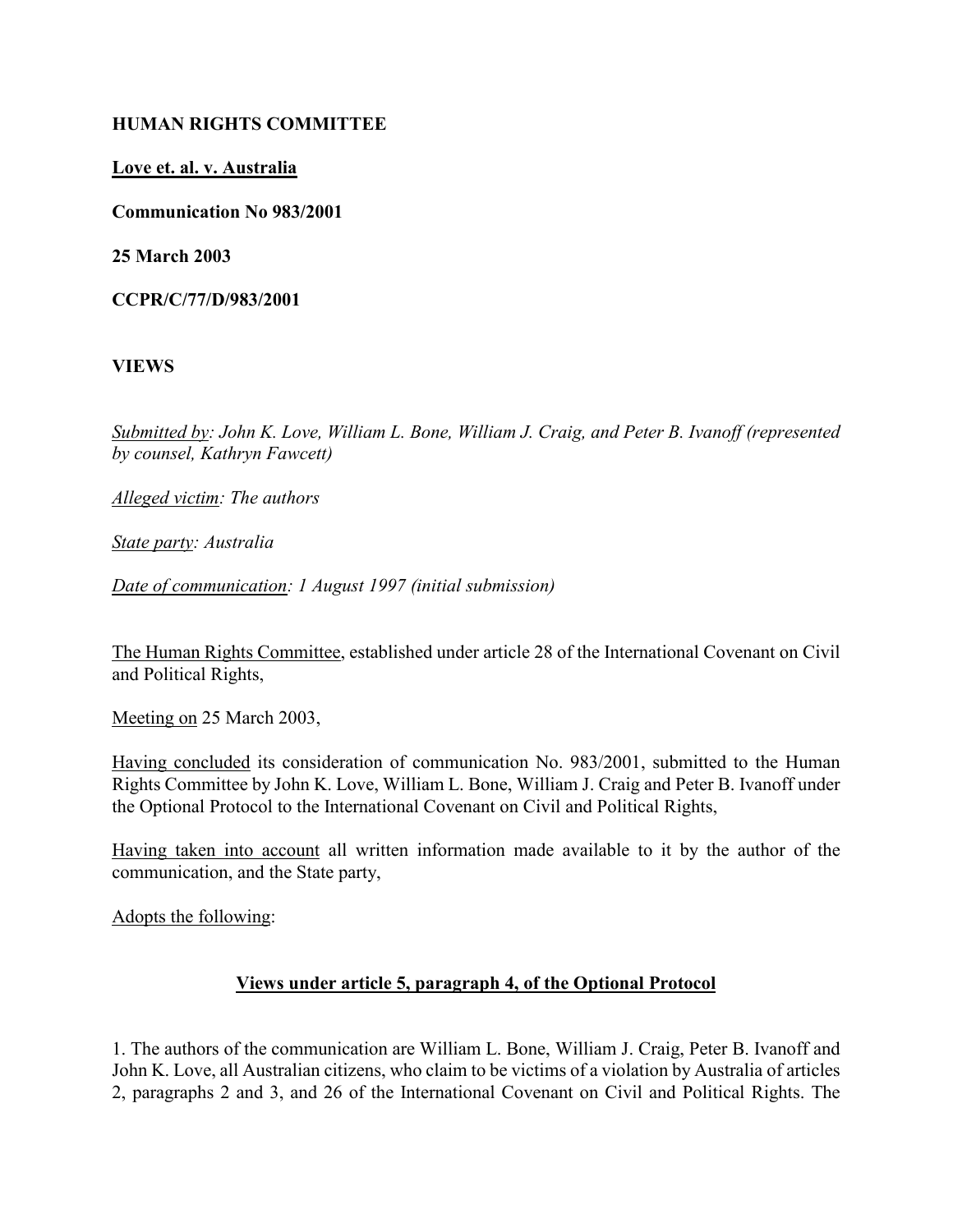authors are represented by counsel. The Optional Protocol to the International Covenant on Civil and Political Rights entered into force for Australia on 25 December 1991.

# The facts as presented

2.1 On 27 October 1989, 24 November 1989, 10 January 1990 and 24 March 1990, respectively, Messrs. Ivanoff, Love, Bone and Craig, all experienced pilots, commenced contracts as pilots on domestic aircraft operated by Australian Airlines, now part of Qantas Airlines Limited. Australian Airlines was wholly State-owned and operated by government-appointed management. The airline terminated the authors' contracts upon their reaching 60 years of age pursuant to a compulsory age-based retirement policy. The respective dates of the authors' compulsory retirement were the day before they reached 60 years of age, that is, for Mr. Craig, 29 August 1990; for Mr. Ivanoff, 18 September 1990; for Mr. Bone, 12 October 1991, and, for Mr. Love, on 17 May 1992. The contracts under which they were employed did not include a specific clause to provide for compulsory retirement at that or any other age. Each of the authors held valid pilot licences, as well as medical certificates, at the time of the terminations. Following the termination, Mr. Ivanoff was engaged by another airline company as a B727 captain and in 1997 was working as a B737 simulator instructor. 1/

2.2 From 25 December 1991 onwards, the Airline refused the authors' requests for re-employment negotiations. On 12 June 1992, the four authors submitted a complaint to the Australian Human Rights and Equal Opportunities Commission (HREOC) claiming that they had been discriminated against on the basis of their age. The investigation of the complaints was drawn out, according to the authors, due to the airline's refusal to take part in negotiation or conciliation, and, possibly, contentious medical evidence. Following the takeover in 1993 of Australian Airlines by the Government-owned Qantas, Qantas was entirely sold to private ownership in a transaction completed on 31 July 1995.

2.3 On 30 March 1994, the federal Industrial Relations Act 1988 was amended to make it unlawful to terminate a person's employment on the grounds of his or her age. Following that amendment, a Mr Allman, also a pilot employed by Australian Airlines, lost his job upon reaching 60 years of age. He took an action against the company and, on 18 March 1995, the Industrial Relations Court found in his favour. Mr Allman was re-employed as a result. Since that date, Quantas (having taken over Australian Airlines) ceased to impose a retirement age on its domestic pilots.

2.4 On 14 August 1995, the (then) Human Rights Commissioner, who performs HREOC's function of inquiring into any act or practice that may constitute discrimination, reviewed the findings of previous Commissioners who had concluded that mandatory retirement was discriminatory and formed the same opinion. On 9 November 1995, the Commissioner convened an inquiry into the authors' dismissals, taking submissions from Qantas (the respondent) and the authors. On 12 April 1996, the Commissioner decided that the compulsory retirement of the authors upon reaching the age of 60 constituted discrimination in employment based on age. It rejected the argument that the age limit of 60 was per se required to ensure the safety of flight operations. The Commissioner made the following recommendations to Qantas: (1) the airline should discontinue the practice of compulsorily retiring its employees on the sole basis that they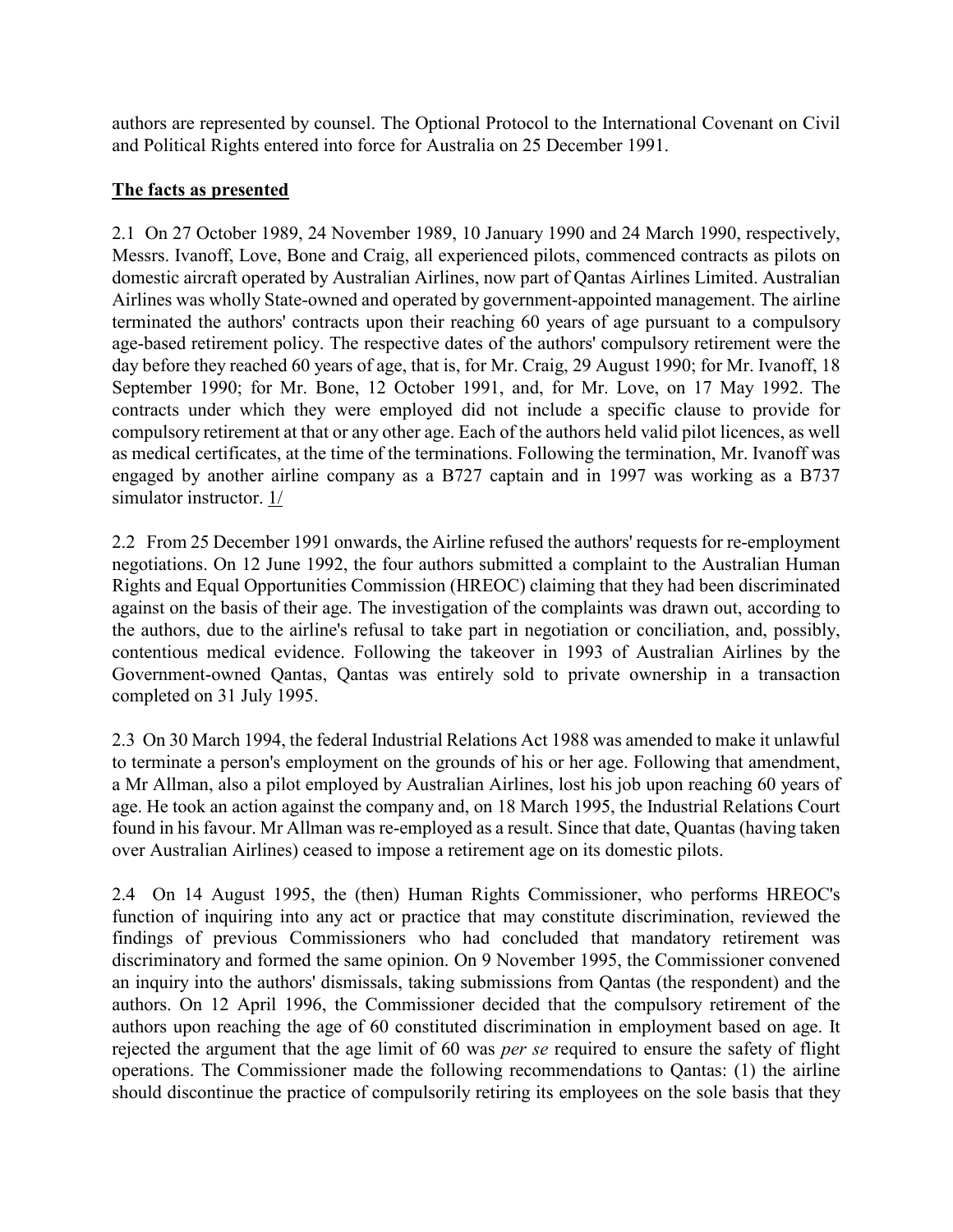reach 60 years of age; (2) that the airline should pay the authors compensation for loss of earnings suffered as a result of the discriminatory conduct; (3) that the airline should make the necessary arrangements for Mr. Ivanoff to undertake the Qantas "over 60" medical tests and, if these and other requirements of the Civil Aviation Authority were satisfied, to re-employ Mr. Ivanoff and where necessary retrain him as a pilot to fly equivalent aircraft or aircraft as near to equivalent as possible to those he was flying prior to his compulsory retirement. More generally, it recommended to the federal Government to institute a comprehensive national ban on age discrimination, including a removal of the mandatory retirement provisions in the Public Service Act 1922 and other federal legislation.

2.5 Qantas, now in private hands, refused to accept the findings of the Commissioner and rejected its recommendation to pay compensation. On 10 May 1996, its legal advisors responded to HREOC that it had generally discontinued the practice of compulsory retirement at 60, however it considered that it was not appropriate to accept the recommendations for re-employment or compensation made by HREOC in the specific case. It noted that its policy, which had been based primarily on air safety, was lawful, and had not been rendered unlawful by the legislation empowering HREOC to make recommendations. It recalled that it had made plain during the HREOC hearings that it would not be inclined to accept recommendations for re-employment or compensation.

# The complaint

3. The authors allege that Australia has violated their rights to non-discrimination on the basis of age under article 26, through failing to protect them from terminations in the workplace made on this proscribed ground. They also allege a violation of article 26's protection against age discrimination in the refusal of the Australian Airlines to engage in, and the failure of the State to facilitate, from 25 December 1991, re-employment negotiations concerning Mr. Ivanoff. Moreover, the authors argue that, where violations have occurred, the State party is under an obligation to comply with the recommendations for redress of its own human rights commission. In response to the State party's submission, the authors further add a violation of article 2 in that the State party has failed to provide an effective remedy for a violation of a Covenant right. 2/

## The State party's submissions on admissibility and merits

4.1 By submission of 3 January 2002, the State party responded, disputing both the admissibility and the merits of the communication.

4.2 As to the complaint of principle that the State party has failed to implement HREOC's recommendations, the State party regards this complaint in its entirety as falling ratione materiae outside the Covenant, for nothing in article 26 of the Covenant requires any such thing.

4.3 Turning to the specific recommendations of HREOC (i) to repeal compulsory retirement provisions in the Public Service Act 1922 and other federal legislation, and (ii) to legislate a comprehensive national prohibition on age discrimination, the State party further argues that the allegation is inadmissible ratione personae as the victims are not victims of an alleged failure to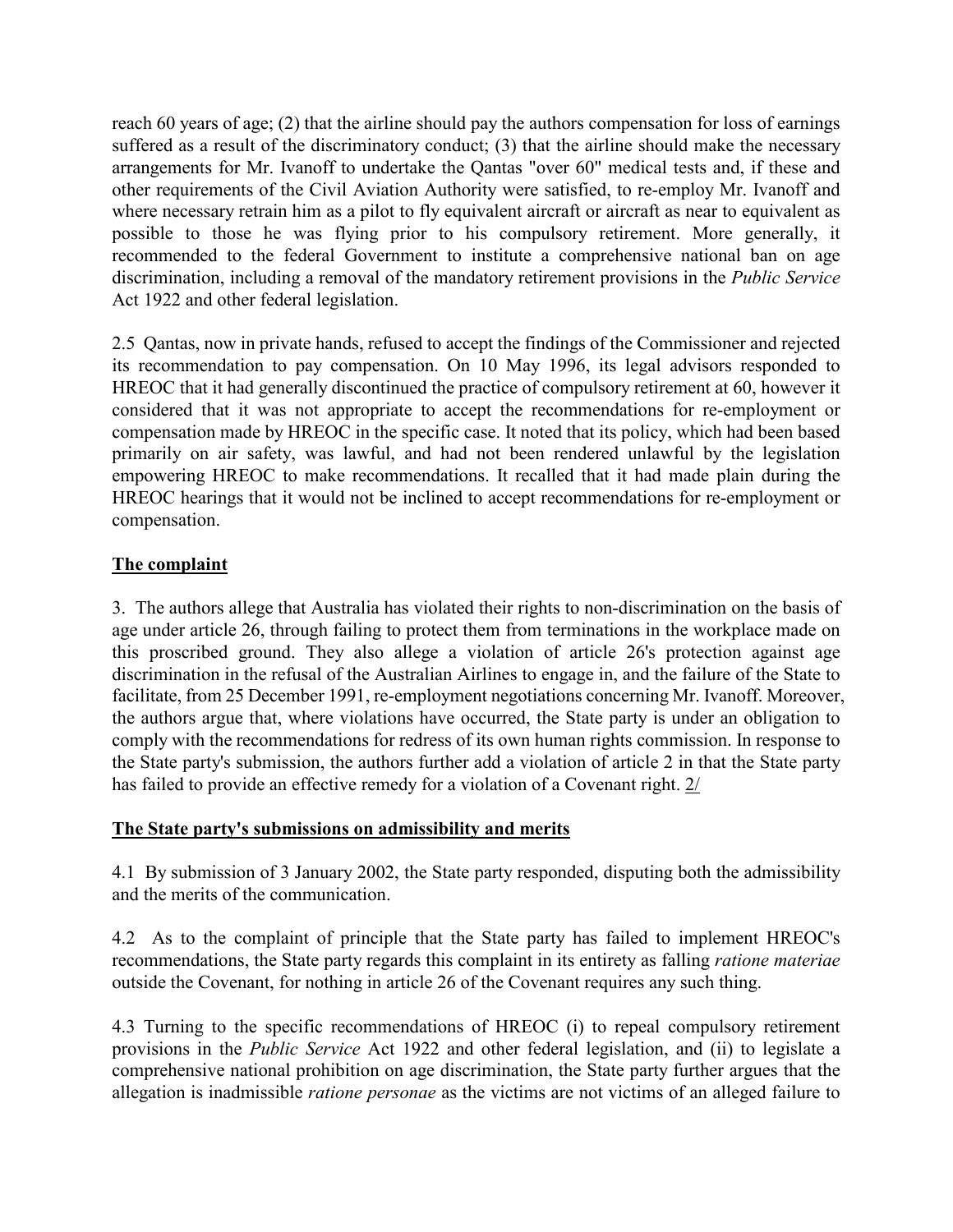take either of these steps. As to (i), the authors were not employed under the Public Service Act 1922 and so any alteration to, or failure to alter, that Act would not have affected them. As to (ii), the authors have not demonstrated how they were affected by the absence of a comprehensive ban on age-discrimination. There is no indication such a legislative framework would have affected the dismissal decisions. Nor is there any evidence of post-dismissal discrimination, or how that would have been prevented by the framework in question.

4.4 As to the merits of these allegations, the State party states, as to (i), that the *Public Service* Act 1999 removed compulsory age retirement for Commonwealth public servants. As to (ii), the State party notes that new legislation, designed to change old social conditions, cannot be translated into reality from one day to another.  $3/$  When making changes to legislative frameworks, it is appropriate that States be given time to make the changes in line with their democratic and constitutional processes. Currently, the State party has decided to implement one of the main recommendations of HREOC's "Age Matters" report (2000), by developing a Federal Age Discrimination Act, prohibiting age discrimination, in consultation with business and community groups. Drafting is in progress. The State party has also abolished compulsory age retirement in some areas of Commonwealth responsibility: Public Service Act 1999 and Abolition of Compulsory Age Retirement (Statutory Officeholders) Act 2001, and it intends to abolish compulsory retirement for directors of public companies. In 1996, the Workplace Relations Act 1996 (superceding the Industrial Relations Act) prohibited termination of employment on the basis of age. In States and Territories, discrimination is unlawful in areas of employment, education and training, accommodation, goods and services and clubs. Accordingly, the State party argues it is taking gradual steps, in fact, to eliminate age discrimination.

4.5 As to the complaint that (i) the dismissals from Australian Airlines violated article 26, as did (ii) the State's failure to protect them against that, the State party argues that the claim is inadmissible ratione temporis in relation to Messrs. Bone, Craig and Ivanoff. These three authors were dismissed prior to the entry into force of the Optional Protocol. Nor have they argued that there are any continuing effects which, in themselves, constitute a violation of the Covenant. The State party submits that the consequence of the dismissals — no longer being employed — did not of itself constitute a violation of the Covenant, for the dismissals were one-off events. Any argument of continuing effects based on a refusal to re-employ the authors would, properly conceived, be a fresh and separate act of discrimination (if at all).

4.6 Moreover, the State party argues as to (i) that as the dismissals were carried out by an incorporated company, rather than the Government, the allegation does not relate to a State party, as required by article 1 of the Optional Protocol. The State party refers to the Committee's jurisprudence finding communications directed against non-State entities inadmissible. 4/ The State party argues that its responsibility for the acts of an incorporated company depends on its links with it. Where an entity is not part of the formal structure of the state, its acts may still constitute acts of the state where internal law empowers the entity to exercise elements of governmental authority. 5/ In this case, while the State party owned all shares in Australian Airlines, a Commonwealth Government Business Enterprise (CGBE), at the time of the dismissals, the Government did not intervene in day-to-day administration.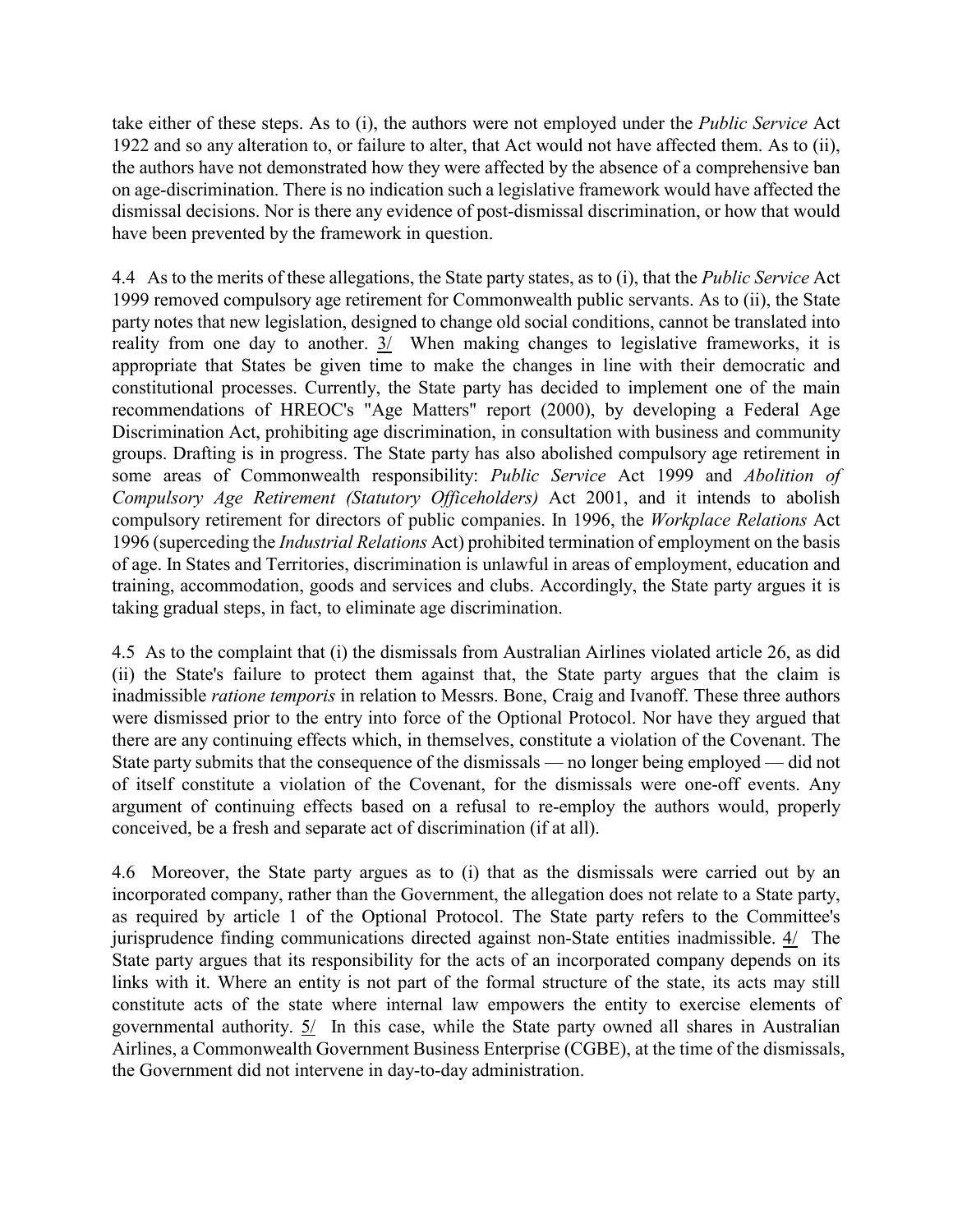4.7 The State party explains that its relationship with the airline was governed by a mix of legislation covering its general governance arrangements and policy with all CGBEs. In 1988, policy changes enhances the airline's autonomy and gave it greater flexibility, with government control being minimized. Following the Australian Airlines (Conversion to a Public Company) Act 1988, day-to-day controls were removed from the public service, leaving more operations subject to commercial management decisions under a board with increased responsibilities. As such, employment matters were for the airline management, under direction of its board and within broad government guidelines. As an incorporated company, it acted at its own discretion and was not exercising government powers. Accordingly, if there was any discrimination (which is denied), Australian Airlines rather than the State party is responsible for it.

4.8 As to the merits of this allegation, the State party submits that the dismissals were based on reasonable and objective criteria, did not violate article 26 and accordingly the authors required no protection against such action. The State party refers to the Committee's jurisprudence that distinctions are not discrimination if based on reasonable and objective grounds and aimed at a legitimate purpose. The State party submits that, as a matter of logic and fairness, this determination should be made on the basis of the information available at the time the act took place. Thus, a distinction that was reasonable and objective on the medical information available to the airline at the time is not discounted by the emergence of subsequent contrary practice.

4.9 The State party points out that the Committee's test differs from that applied by HREOC and in the Australian courts, that is, the "inherent requirement" of the position test justifying an age distinction. 6/ Therefore the decisions of these local bodies denying that a particular age was an inherent medical requirement are not determinative of the broader question of whether the dismissals were objectively and reasonably justified.

4.10 Turning to the particular case, the State party argues the dismissals were justified, reflecting an internationally-accepted standard, based on medical studies and evidence, and enacted in order to ensure the greatest possible safety to passengers and others affected by air travel (a purpose legitimate under the Covenant). Before HREOC, Qantas has argued that mandatory retirement was necessary to minimize to the lowest extent possible risk to the safety of passengers, crew and the wider public; while any age limit was arbitrary, as some fit pilots would be forced to retire, a limit of 60 struck a fair balance between pilots wishing to prolong careers and public safety. Similarly, the decision of the Chief Pilot of Australian Airlines to impose a mandatory retirement was based on universally-applied and long-established custom of the Australian airline industry and the inherent requirements of the job.

4.11 The State party argues that the decision was informed by medical studies and evidence from various published scientific papers on the subject. 7/ In the Christie court proceedings, expert evidence had also considered the age restriction "prudent and necessary" and justified by the medical and operational data. Although HREOC accepted the court's finding in Christie that "none of the cited studies supports any conclusion between [mandatory retirement] and aircraft safety", the State party submits that this is not determinative for the wider question of reasonable and objective criteria. Rather, the medical studies and data available at the time of the dismissals were adequate to give rise to a belief that mandatory retirement was necessary for safety and that the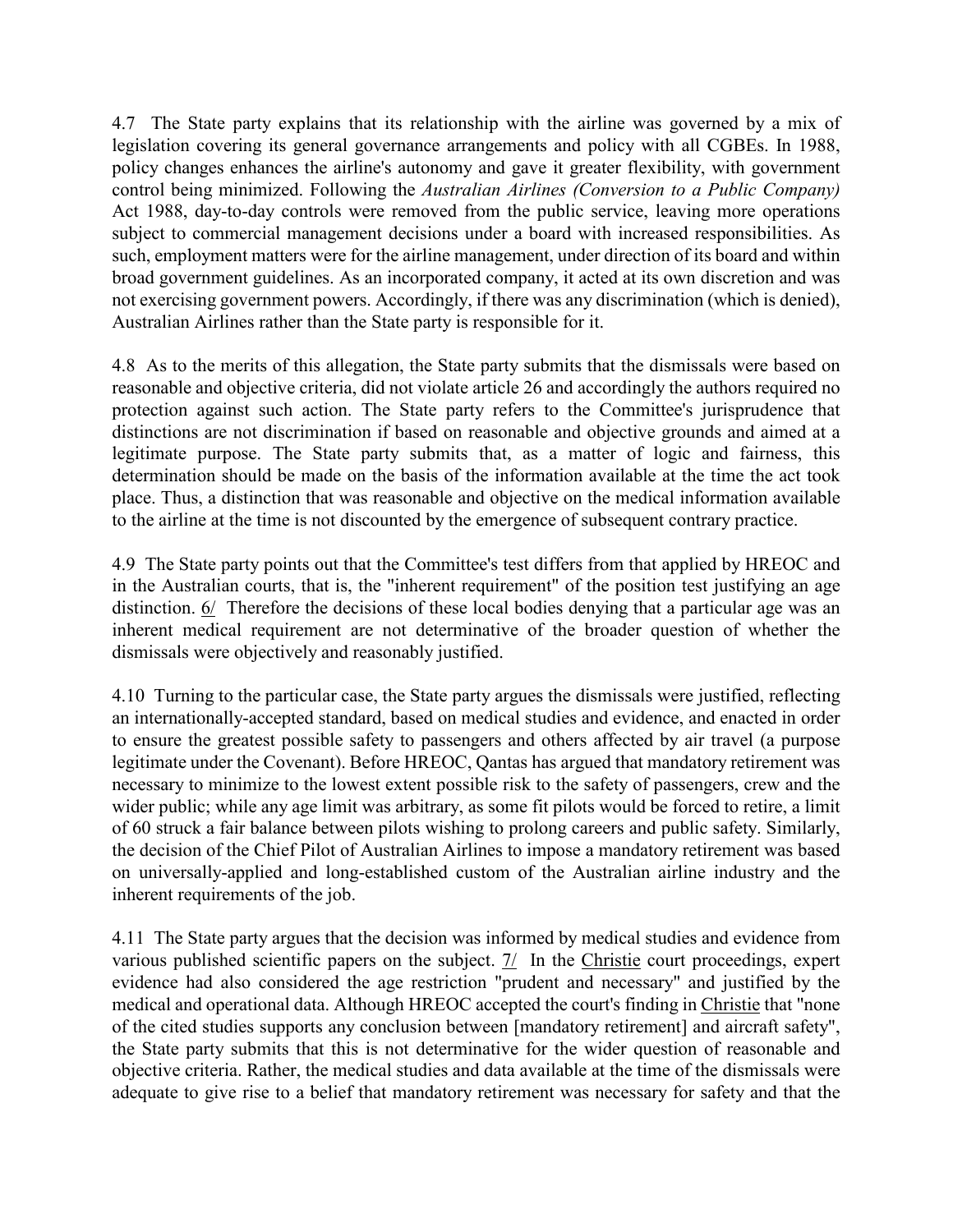dismissals were objective and reasonable.

4.12 Moreover, the mandatory retirement policy was instituted with consideration to the international safety standards set by the International Civil Aviation Organisation (ICAO), which are intended to be mandatory and are followed by many States as best practice. It is expected that States conform to "standards" and endeavour to conform with "recommended practices". The Convention on International Civil Aviation provides a standard that 60 is the limit for a pilot-in-command of international flights, and a recommended practice that 60 be the limit for co-pilots. 162 States out of 186, have not notified the ICAO of a failure to conform with the standard. From these figures, the State party extrapolates a widely-accepted international safety standard pointing to reasonableness and objectivity of the dismissals.

4.13 In 1992, the State party modified its Civil Aviation Regulations enabling commercial passenger pilots aged 60-65, and aged over 65, to fly if, inter alia, they had completed an aeroplane proficiency check/flight review within a year or six months, respectively, of the flight. On 3 March 2000, the State party made notifications to the ICAO of non-compliance on the standard and the recommended practice. Thus, the State party permits pilots over 60 to fly, while recognizing that there are safety concerns requiring precautionary measures. While it no longer accepts that mandatory retirement at 60 is *per se* necessary to ensure safety, at the time of the dismissals it was reasonable and objective for a mandatory retirement to be based on this consideration, for at that time the medical evidence indicated risks arising solely after reaching age 60. It follows that the distinction was not contrary to article 26, and that the State party was not obliged to protect the authors against the application of that distinction.

4.14 As to the allegation that the refusal to enter re-employment negotiations constituted age discrimination, the State party again argues that any such refusal was taken by Australian Airlines, for which it was not responsible. Moreover, the allegation has not been substantiated, for the authors have provided no information relating to these alleged refusals, nor have they explained why the alleged refusals amounted to age discrimination. On these two bases, then, this allegation also is inadmissible.

# The authors's comments

5.1 By submissions of 14 March 2002, the authors reject the State party's submissions.

5.2 At the outset, they clarify that they make no allegation with respect to the *Public Service* Act 1922.

5.3 As to the first allegation (that the State party failed to legislate a comprehensive age-discrimination ban, contrary to HREOC's recommendation), the authors expand on their claim. They argue that this failure itself constitutes a breach of the Covenant. Moreover, since a primary statutory purpose of HREOC is to protect Covenant rights, a failure to give effect to its recommendations when it identifies violations of those rights breaches the State party's obligations under articles 2, paragraphs 2 and 3, and 26 of the Covenant. In the alternative, and at a minimum, the failure to implement HREOC recommendations should be seen as evidence of a violation.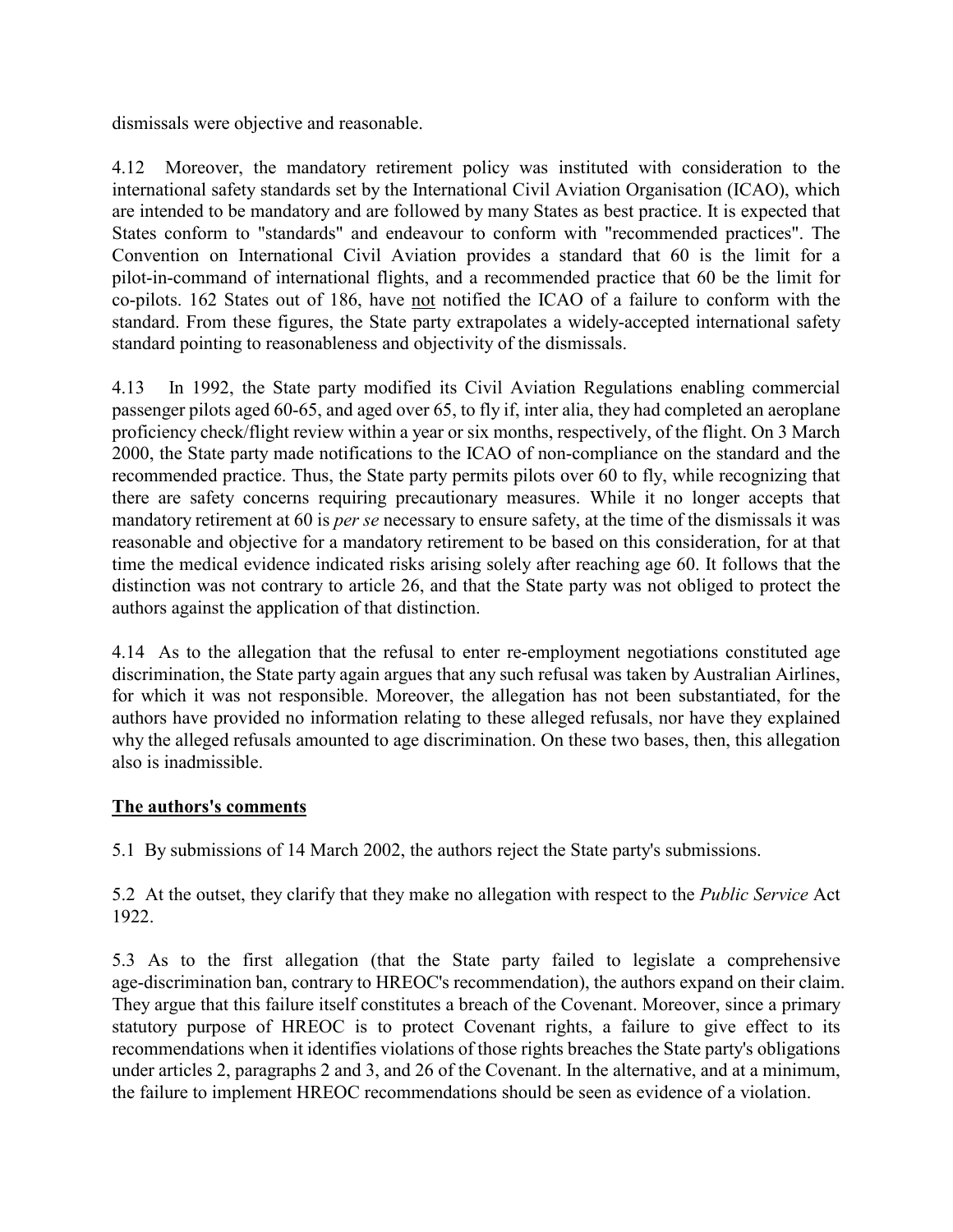5.4 As to the admissibility of this first claim, the authors cite the "actually affected" test of standing adopted in the Mauritian Women 8/ case, contending that they do not make abstract allegations but rather satisfy this condition in the following ways: (i) at the time of the dismissals, there was no legislation in place rendering that policy illegal, and/or (ii) when legal action began on 12 June 1992, there was no legislation in place enabling an effective challenge to the dismissal, and/or (iii) at the time HREOC issued its recommendations, there was no legislation in place allowing enforcement thereof, and/or (iv), in Mr Ivanoff's case, there was no provision to gain redress for the failure to re-employ him at that point.

5.5 As to the merits of this first claim, the authors invite the Committee to reject the State party's submissions of step-by-step implementation, over time, of HREOC's recommendations. They argue that while the Government has received recommendations concerning a comprehensive, enforceable age discrimination over the years, it has provided no details as to the progress in drafting an "Age Discrimination Bill", nor of its contents, nor whether and when it may enter into force. This, so argue the authors, distinguishes the case from the situation in Pauger v Austria 9/ where information on the timeframe and implementation of remedial legislation had been provided. If the Committee accepts that the State party is taking appropriate measures, the authors note that in Pauger the Committee regarded the State party implicitly acknowledging that the complaint had been made out. Similarly here, according to the authors, the State party had not denied that its failure to implement a comprehensive ban on age-discrimination violated the Covenant. Rather, by outlining the steps being taken to redress the breach, they are acknowledging the breach is made out. Additionally, the Committee in Pauger was of the view that the State party should offer the victim an appropriate remedy despite the steps being taken, and the authors invite the Committee to take the same approach.

5.6 As to the second claim (that the State party allowed the authors' dismissal from Australian Airlines on discriminatory grounds in contravention of its obligations under article 26), (i) the authors reject the State party's arguments as to admissibility. As to the arguments of inadmissibility ratione temporis for the three authors dismissed prior to the entry into force of the Optional Protocol on 25 December 1991 ('the relevant date'), they argue that these acts of discrimination continued, or had continuing effects, after that date in several ways. These were (a) that they were prevented from working at their former employer, subsequent to the relevant date, due to the compulsory retirement policy, (b) that they lodged complaints to HREOC after the relevant date, (c) that findings in their favour were made by HREOC after the relevant date, and (d) that their former employer, after the relevant date, failed to implement HREOC's findings, and, in Mr. Ivanoff's case, failed to re-employ him.

5.7 The authors also reject the State party's argument of inadmissibility ratione personae, which contended that, as Australian Airlines was an incorporated company and Commonwealth Government Business Enterprise at the time of the dismissals, subject to "the normal provisions relating to control, performance, accountability and performance of company activities", there was no violation by a State party. The authors argue that, while some steps had been taken to create a level of independence for the airline, its incorporation occurred pursuant to statute, and all shares were held by the State party's Government. They submit that the Government was ultimately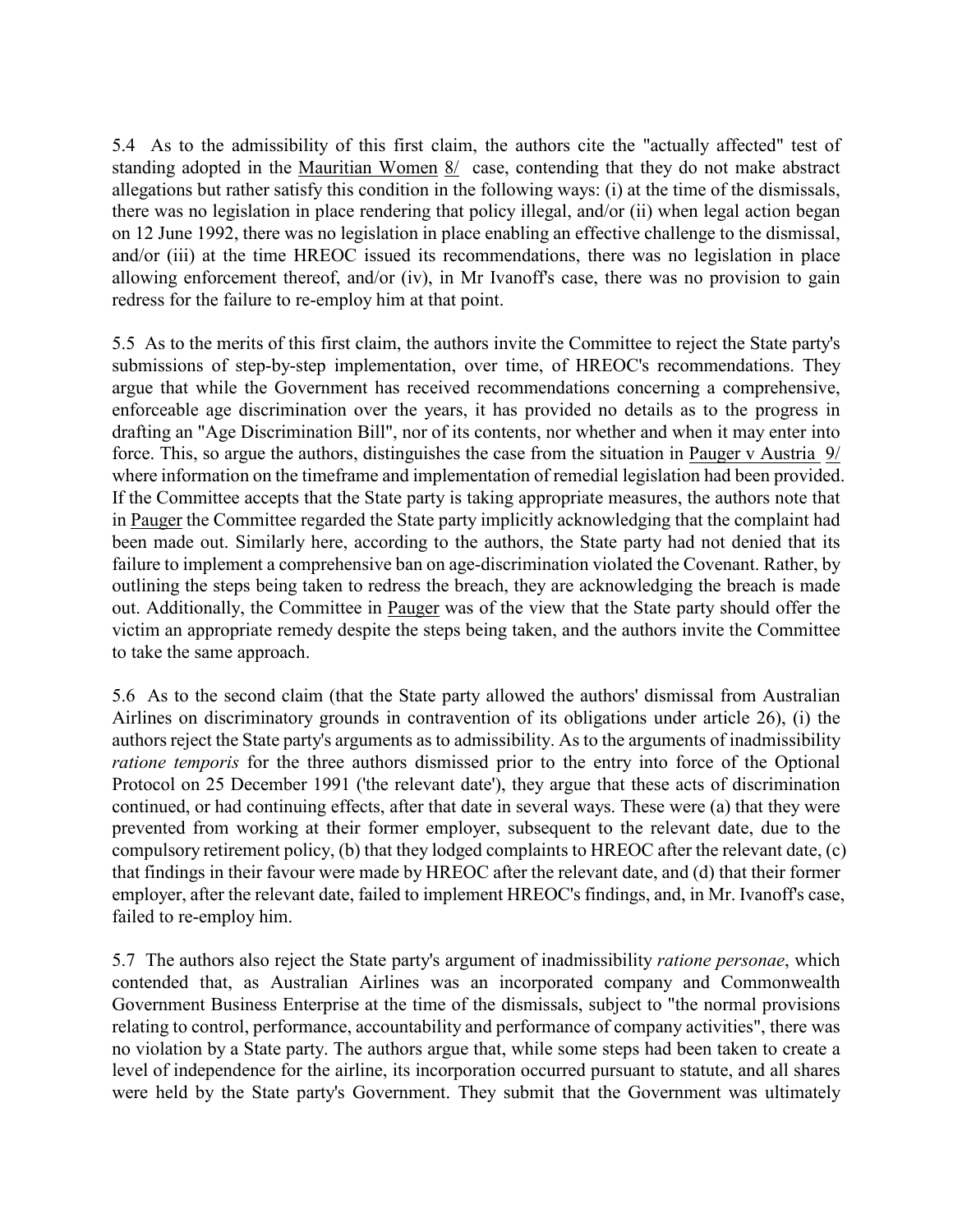responsible for management decisions in its sole shareholder capacity, and accordingly is directly responsible for the discriminatory dismissals. In addition, the State party was responsible for the dismissals, as well as the subsequent effects, by failing to have legislation in place to prevent age-discrimination.

5.8 As to the merits of the second claim, the authors argue that the dismissals were not based upon reasonable and objective grounds and thus violated article 26. They submit that the proper test is whether, at the time of the dismissals, the age distinction made was objective, reasonable and legitimate for a purpose under the Covenant. The authors submit that test is not materially different from that applied by HREOC and the Australian courts, 10/ which evaluated whether it was an "inherent requirement" of the job that an airline pilot be under 60 and found this was not the case. The authors submit that HREOC, in rejecting the submissions advanced by Australian Airlines, implicitly found that the age distinction was neither reasonable nor objective, and that therefore the Committee need not re-examine that question ab initio.

5.9 The authors emphasise that a number of the considerations now advanced by the State party in favour of the proposition that the age distinction was objective and reasonable were considered by HREOC in its conclusions. These included (a) that the compulsory retirement age was based on an internationally accepted standard, (b) that medical evidence supported the policy, (c) that the policy ensured the greatest possible air passenger safety, (d) that the Australian Airlines chief pilot imposed the mandatory retirement age because of long-standing industry practice. The authors note that the State party has not implemented the international standards upon which they seek to rely in justifying the compulsory retirement policy. Indeed, the State party concedes that it no longer recognizes a mandatory retirement age of 60 as being of itself necessary to ensure safety. The authors go further to argue that on an objective and reasonable view, it had indeed never been necessary.

5.10 As to the State party's argument that the relevant test should be what Australian Airlines believed to be reasonable at the time of the dismissals, the authors note that this kind of "subjective" test was rejected by HREOC. The authors contend that the test of the justification for the distinction must be objective, for otherwise a State party could simply assert its belief that a differentiation was reasonable in order to avoid a finding of breach of the Covenant. The authors add that the State party had not demonstrated how the distinction in the case had the aim of achieving "a purpose which is legitimate under the Covenant", that being an extra element of the 'objective and reasonable' test which had to be satisfied.

5.11 In any event, the authors submit that HREOC's decision was in accordance with international interpretation of Discrimination (Employment and Occupation) Convention 111 of the International Labour Organisation (ILO). 11/ The ILO's Committee of Experts has commented that an 'inherent requirement' of an age distinction for a particular job must be proportionate to the aim being pursued and must be necessary because of the very nature of the job in question. The authors submit that the views of the Committee of Experts should be taken into account to assess the 'objective and reasonable' criterion under article 26.

5.12 In sum, the authors invite the Committee to conclude that the distinction was not based upon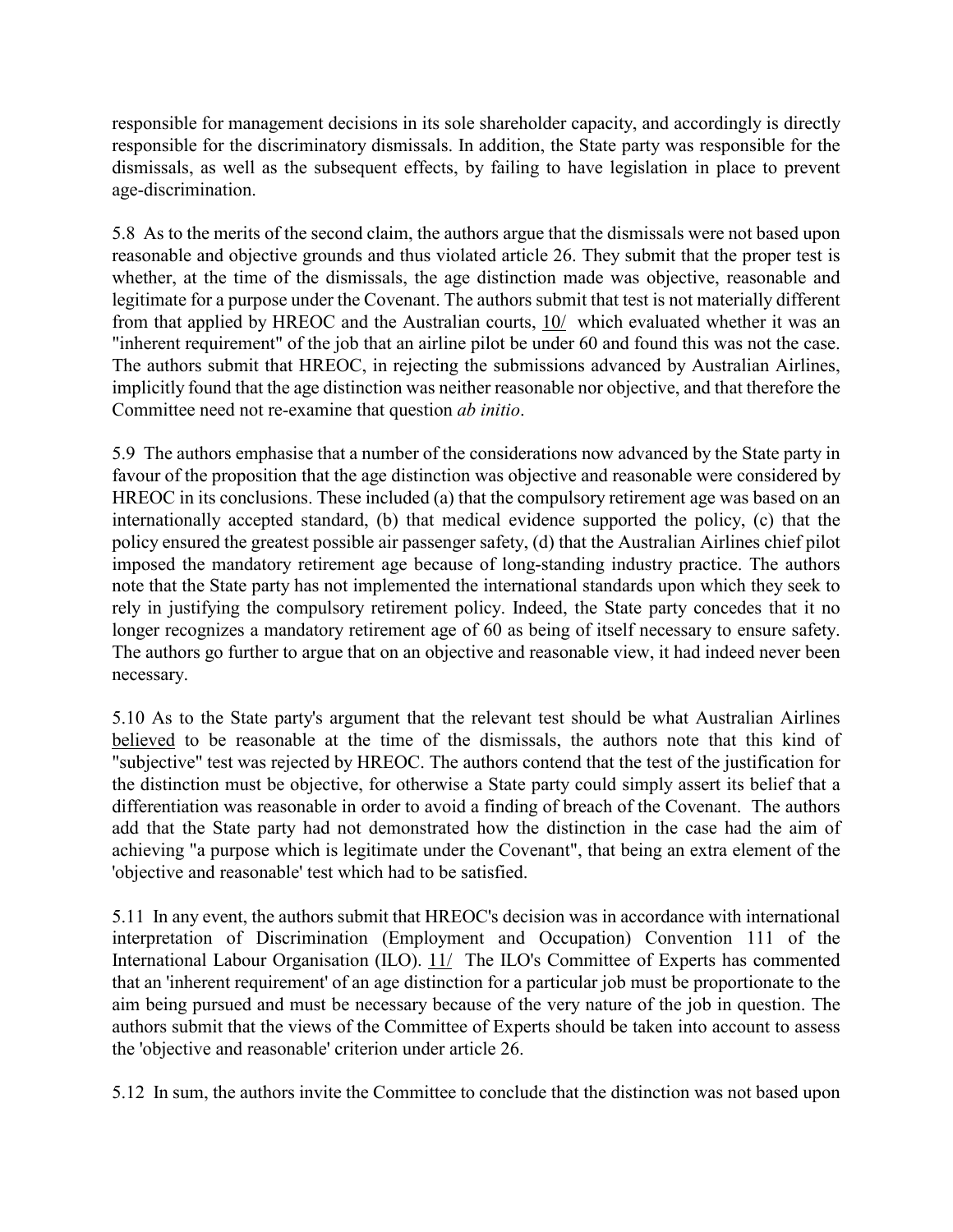objective and reasonable grounds, to accept HREOC's findings, or, if it wished to reconsider all the evidence in the matter, to invite the authors to supply further evidence.

5.13 As to the third claim (that the State party, in violation of the Covenant, failed to facilitate Mr. Ivanoff's attempt to be re-employed), the authors reject the State party's arguments of inadmissibility. Regarding substantiation, it considers that the letter of airline counsel to HREOC dated 10 May 1996 substantiates the claim, for it makes clear that Qantas would not re-employ Mr Ivanoff as its policy was based on air safety and was not unlawful. As to the argument that there was no violation by a State party, the authors repeat their arguments above on this point. 12/

## Supplementary submissions by the State party

6.1 By further submissions of 13 May 2002, the State party responded to the authors' comments, reiterating its earlier submissions and making certain further comments.

6.2 As to the allegation that a failure to create a comprehensive prohibition on age discrimination of itself violates Article 26 (as distinct from the allegation related to implementing HREOC's recommendations), the State party contends that as the authors' dismissals were based on reasonable and objective criteria and, therefore, were not discriminatory, then there was nothing for the law to prohibit. Accordingly, a failure to implement a comprehensive prohibition on age discrimination did not violate Article 26 in so far as the authors' case is concerned.

6.3 The State party rejects counsel's contention that it has implicitly admitted, by outlining the remedial steps being taken, that the alleged refusal to implement a legislative framework violated article 26. It reiterates that the authors cannot contend that an absence of legislation affected them in the abstract in the absence of some act of discrimination committed against them.

6.4 The State party rejects that age-discrimination legislation that it has described in progress is in response to HREOC's findings in the authors' case. Rather it is in response to the recommendations made entirely separately in HREOC's "Age Matters Report" of June 2000, that the Government is incidentally implementing the recommendation to create a comprehensive prohibition on age discrimination. The State party emphasises that it is not creating a comprehensive legislative prohibition on age discrimination because it considers itself to be in violation of the Covenant, but rather to ensure that there is a balance between the need to eliminate unfair discrimination on the basis of age and the need to ensure sufficient flexibility to allow for situations where age requirements have particular significance.

6.5 Responding to counsel's interpretation of Pauger v Austria, 13/ the State party argues that as there has been no violation of the Covenant, there is no reason for the authors to receive a remedy. In response to counsel's comment that (unlike Pauger) insufficient information on the progress of the proposed legislative prohibition on age discrimination has been provided, the State party argues that it is not necessary to do so, as there has not been any violation of the Covenant. However, to assist the Committee, it states that the Government has begun the process of developing age discrimination legislation. The Government is consulting with business and with community organisations representing older persons, children and youth before making informed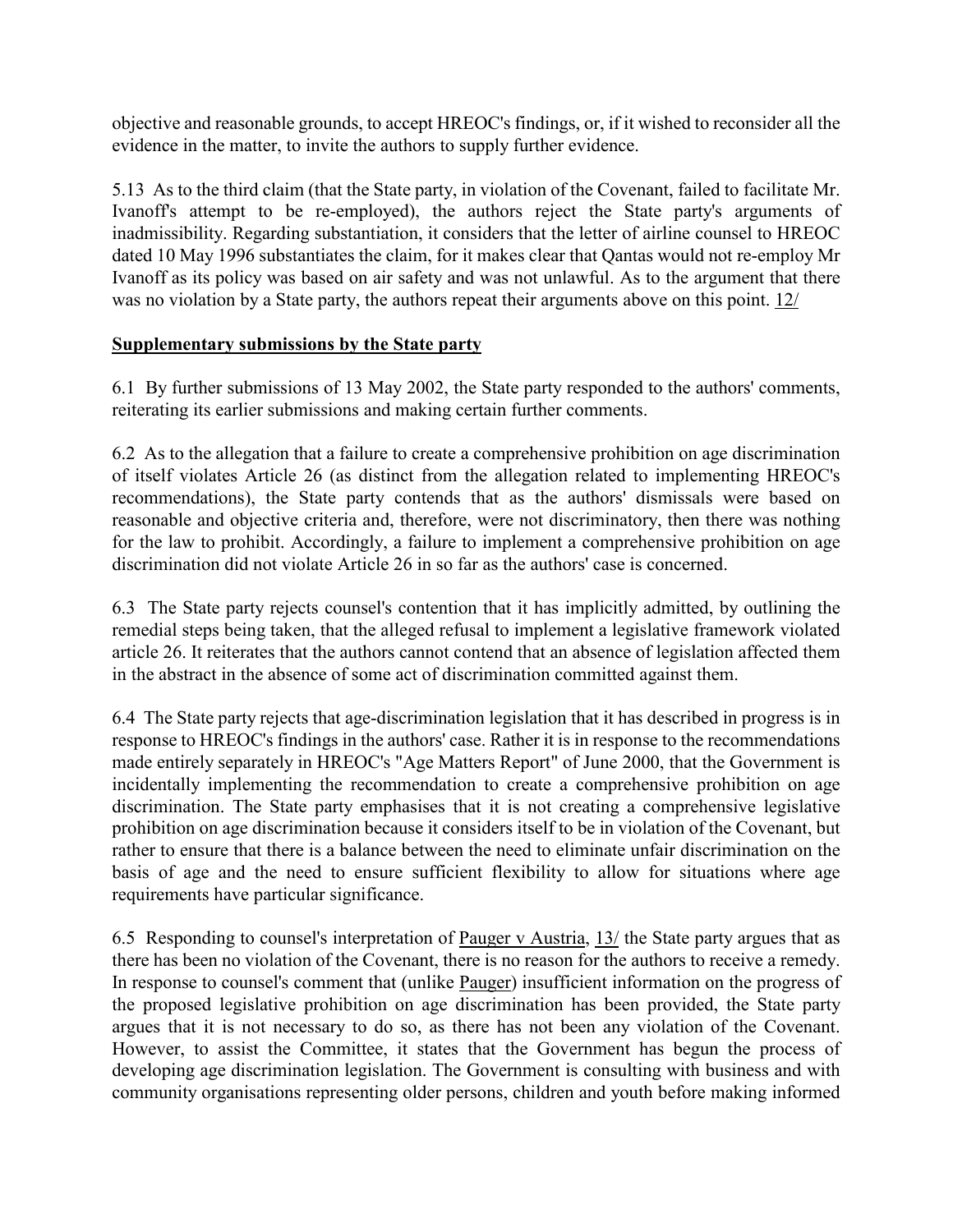and balanced decisions about the specific content of the Bill. Initial work has been done in identifying the central issues and questions that arise as to content of an Age Discrimination Bill, and it is likely that the Bill will cover age discrimination in a range of areas of public life, such as employment; education and access to goods, services and facilities. The Bill will be introduced during the term of the current Government.

6.6 As to the contention that a failure to implement HREOC's recommendations violates article 2 (in addition to 26), the State party notes that this is a new allegation arising at a late stage of the communication process, and asks the Committee to consider whether it is appropriate for the Committee to accept allegations not included in the authors' original communication. In particular, the Committee is asked to note that the new allegation is not related to new evidence or events and therefore there is no reason why the authors could not have raised it in their original communication. In any event, the Committee's constant jurisprudence is that article 2 is an accessory right that cannot be invoked independently of another right. As there has been no violation of article 26 in this case, there cannot have been a violation of Article 2.

6.7 As to the temporal aspect of the alleged violations, the State party rejects that there were any continuing effects (for Craig, Ivanoff and Bone) which themselves constituted a violation of the Covenant. 14/ Specifically, in response to the continuing effects advanced by the authors, the State party notes that the authors' dismissals were one-off events. If there was any violation of the Covenant, it occurred at the time of dismissal. The fact that the authors were not able to work for their former employer after the date of dismissal is not itself a violation of the Covenant. Further, having the right to lodge a complaint (to HREOC), and doing so, is not of itself a violation of the Covenant, and having received findings in one's favour (by HREOC) is not of itself a violation of the Covenant. Finally, as a refusal to implement the recommendations of a domestic human rights body is not a violation of the Covenant, such a refusal cannot be a continuing effect as it cannot of itself be a violation of the Covenant.

6.8 The State party argues that there is no evidence to support counsel's contention that HREOC formed the implicit conclusion that the distinction made by Australian Airlines was neither objective nor reasonable. It goes on to argue that, even if there were such evidence, "the Committee must make its own determination of whether or not the authors' dismissals were objective and reasonable. The Committee, not [HREOC], is the body empowered by the Covenant to 'receive and consider communications'. It would be inappropriate for the Committee to subordinate its decision making power to a national body when the States Parties have consented that the Committee would be exercising its decision making power independent of the determinations of national bodies."

6.9 As to counsel's submissions on subjective/objective nature of the test to be applied, the State party states that, while it referred to "belief" in its submissions, it did not intend to submit that the Committee should consider whether the dismissals were reasonable and objective based on the belief of the decision-maker. Rather, it intended to ask the Committee to consider whether the dismissals were based on reasonable and objective criteria. It further submits that whether or not the criteria were reasonable and objective is to be determined by reference to the information available to the decision-maker at the time at which the dismissals occurred.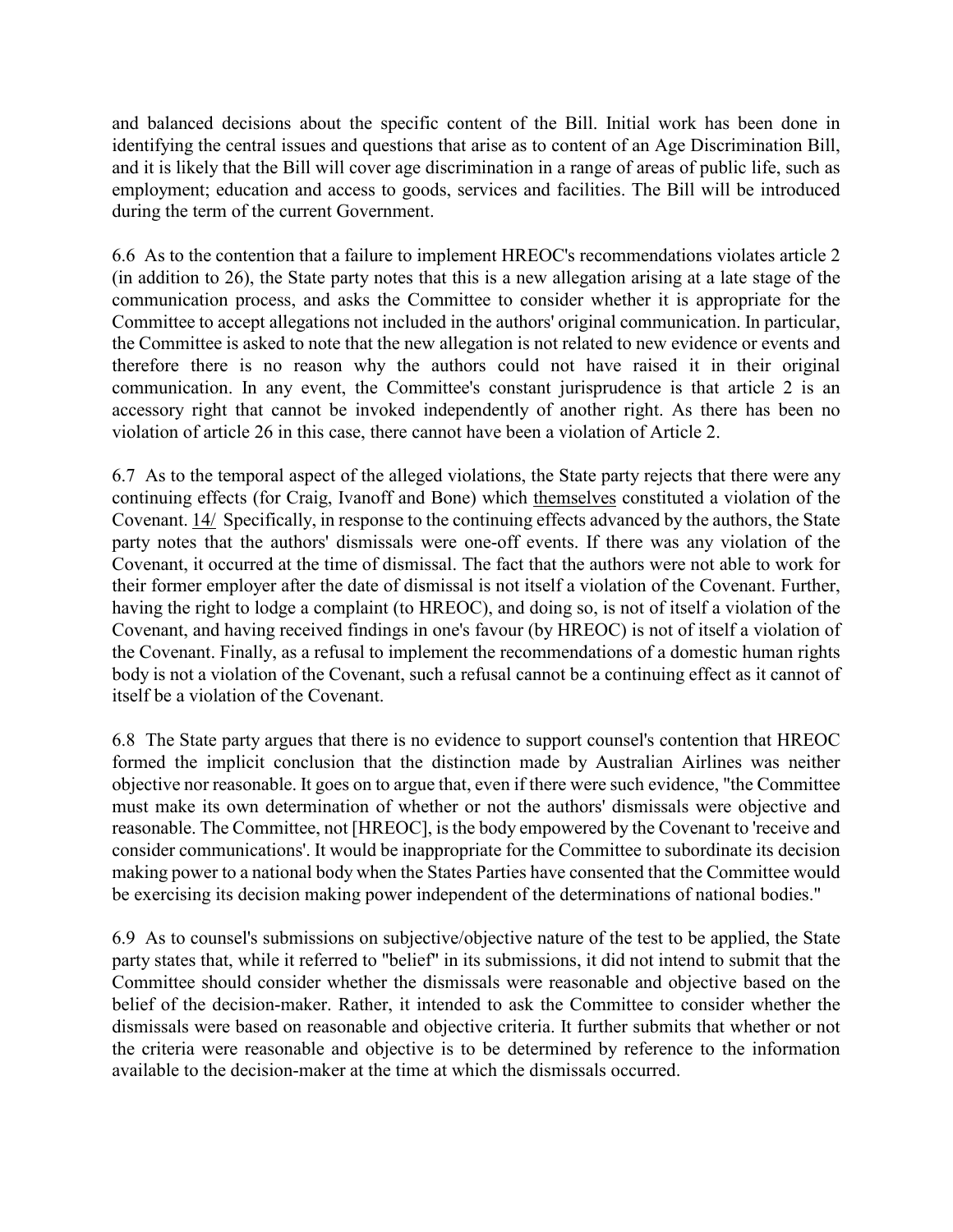6.10 The State party argues that Australian Airlines based its decision to dismiss the authors on objective and reasonable criteria then available to it, derived from internationally accepted standards, medical studies and evidence, and concerns for passenger safety. As to counsel's comment that it had not demonstrated how the distinction in the authors' circumstances has the aim of achieving "a purpose which is legitimate under the Covenant", it refers to its submissions stating that a measure enacted in order to ensure the greatest possible safety to passengers and other persons affected by air travel is a purpose legitimate under the Covenant. Plainly, such a purpose falls under article 6 and is not contrary to the Covenant.

6.11 As to counsel's argument that HREOC's approach was consistent with the interpretation of ILO Convention 111 and should be respected by the Committee, the State party submits that the interpretation of ILO Convention 111 is not relevant to, nor determinative of, the case before the Committee under the Covenant.

6.12 In response to the authors' comments that the "inherent requirement" test, applied inter alia by the ILO Committee of Experts, is essentially analogous to the "objective and reasonable" test, the State party argues that there are significant differences, for asking whether or not a requirement is necessary differs from asking whether or not a requirement is objective and reasonable. A requirement may not be necessary in an absolute sense but it may still be objective and reasonable given the probabilities involved. The State party requests the Committee to follow its jurisprudence and apply the objective and reasonable test, rather than an inherent requirement/necessity test.

6.13 In response to the authors' comments that the State party has not implemented the international standards upon which it relies for the justification of the compulsory age retirement policy, the State party notes that while the ICAO standard referred to is not directly implemented in its law, it does conform with the standard where an Australian airline flies into or out of a country that complies with the standard.

6.14 In response to the authors' request to the Committee to supply further submissions if it decides to reconsider all the evidence in respect of this matter in order to make a determination pursuant to the objective and reasonable test, the State party asks the Committee to note that the authors are aware that the Committee may proceed to a determination pursuant to the objective and reasonable test. It asks, therefore, why the authors have not presented available evidence in support of their submissions at this point, rather than delay consideration of the communication in piecemeal fashion. The State party is satisfied that the matter is ready for consideration now, but requests the opportunity to respond if the Committee asks the authors for further evidence.

6.15 As to the allegation on the refusal to enter into re-employment negotiations, the State party maintains that no evidence has been presented indicating that the decisions not to enter re-employment negotiations, or to re-hire Mr. Ivanoff, were made on any other basis than that of legal considerations. Accordingly, the allegation is not substantiated and inadmissible.

## Issues and proceedings before the Committee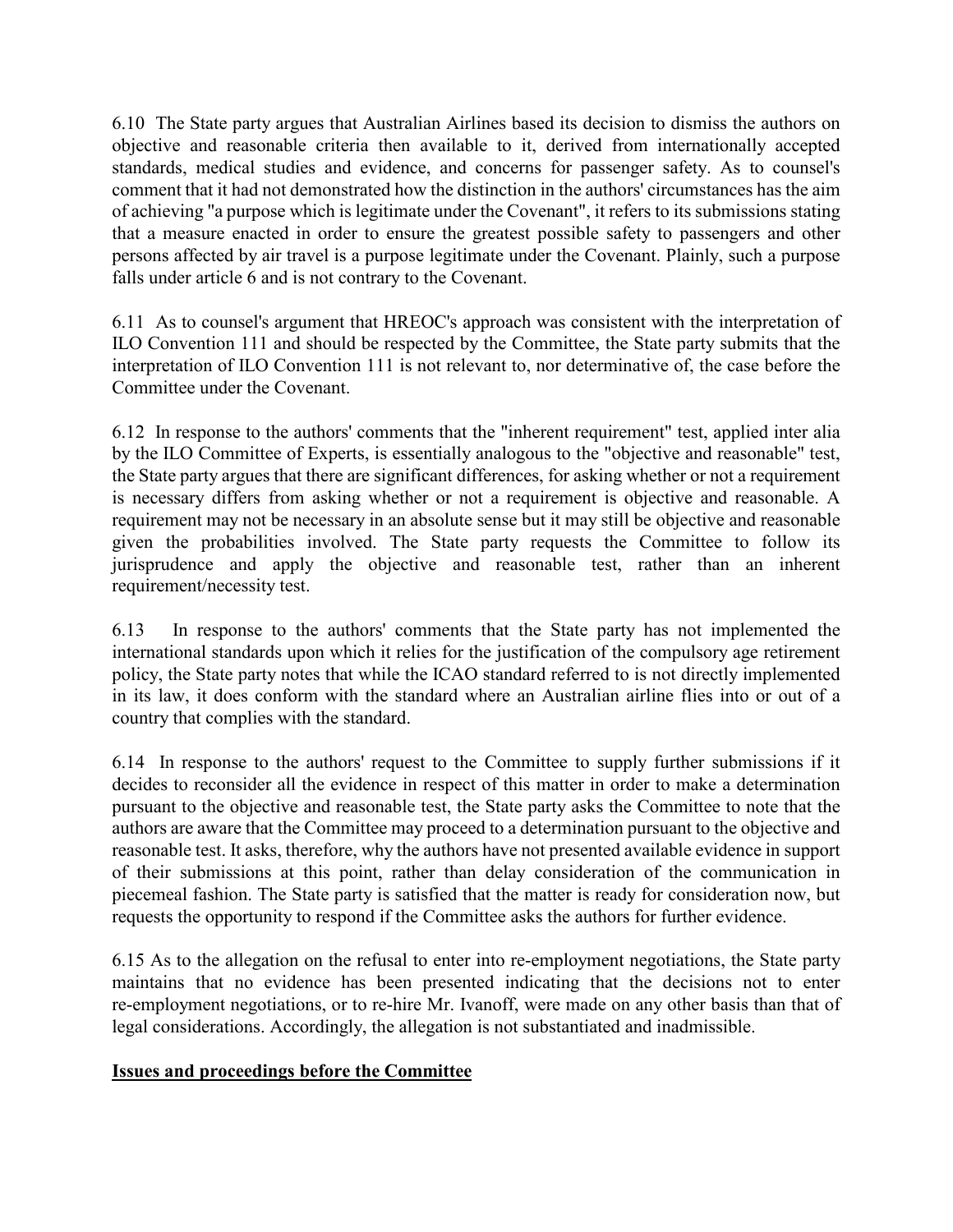## Consideration of admissibility

7.1 Before considering any claim contained in a communication, the Human Rights Committee must, in accordance with rule 87 of its rules of procedure, decide whether or not the communication is admissible under the Optional Protocol to the Covenant.

7.2 The Committee has ascertained that the same matter is not being examined under another procedure of international investigation or settlement for purposes of article 5, paragraph 2 (a), of the Optional Protocol. The Committee further notes that the State party has not advanced any argument that there remain domestic remedies to be exhausted, and thus is not precluded by article 5, paragraph 2(b), of the Optional Protocol from considering the communication.

7.3 As to the State party's arguments that the claims of three of the four author (Messrs. Bone, Craig and Ivanoff) are barred ratione temporis, the Committee considers that the acts of alleged discrimination, properly understood, occurred and were complete at the time of the dismissals. The Committee does not consider that the continuing effects in this case of these acts could themselves amount to violations of the Covenant, nor that subsequent refusals to take up re-employment negotiations could appropriately be understood as fresh acts of discrimination independent of the original dismissal. It follows that the claims of these three authors are inadmissible ratione temporis. The claim by Mr Love, however, being based on his dismissal after the entry into force of the Optional Protocol, is not inadmissible for this reason.

7.4 The Committee notes the State party's additional arguments on admissibility to the effect that Mr Love's dismissal was, in truth, an act purely of Australian Airlines and was not, under rules of attribution of State responsibility, imputable to the State party, and further that Mr Love cannot be regarded as a victim, in terms of the Optional Protocol, of an absence of an age-discrimination ban. The Committee considers that, in the light of the need for a close examination and assessment of the particular facts and law relevant to these issues, it is appropriate to address these arguments at the merits stage, for they are. intimately bound up within the assessment of the scope of the State party's obligation under article 26 of the Covenant to respect and ensure the equal protection of the law against discriminatory dismissal.

7.5 As to the claim relating to a direct obligation under the Covenant to implement the findings of domestic human rights bodies (such as HREOC), which are non-binding under domestic law, the Committee considers that, while it will pay due consideration to the determinations of such bodies which have in whole or on part relied on provisions of the Covenant, in the ultimate analysis it must be for the Committee to interpret the Covenant in the manner it considers correct and appropriate. The Committee agrees with the State party's position that States parties have ratified the Optional Protocol on the understanding that it will be for the Committee to exercise its decision-making power on the interpretation of the Covenant independently of the determination by any national bodies. It follows that an obligation per se under the Covenant to implement non-binding findings of such non-judicial bodies is incompatible ratione materiae with the Covenant, and this particular claim is inadmissible under article 3 of the Optional Protocol.

## Consideration of the merits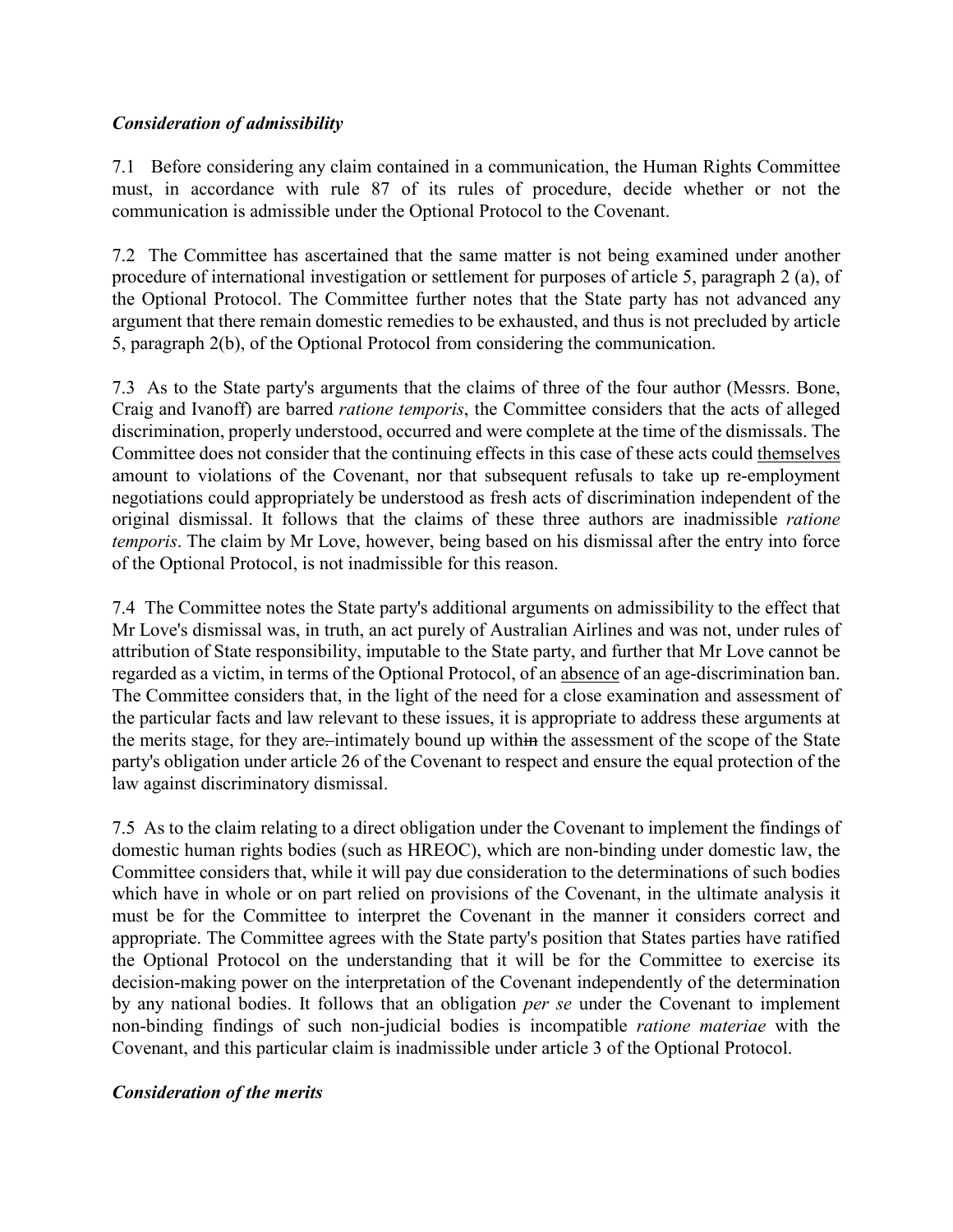8.1 The Human Rights Committee has considered the present communication in the light of all the information made available to it by the parties, as provided in article 5, paragraph 1 of the Optional Protocol.

8.2 The issue to be decided by the Committee on the merits is whether the author(s) have been subject to discrimination, contrary to contrary to article 26 of the Covenant. The Committee recalls its constant jurisprudence that not every distinction constitutes discrimination, in violation of article 26, but that distinctions must be justified on reasonable and objective grounds, in pursuit of an aim that is legitimate under the Covenant. While age as such is not mentioned as one of the enumerated grounds of prohibited discrimination in the second sentence of article 26, the Committee takes the view that a distinction related to age which is not based on reasonable and objective criteria may amount to discrimination on the ground of "other status" under the clause in question, or to a denial of the equal protection of the law within the meaning of the first sentence of article 26. However, it is by no means clear that mandatory retirement age would generally constitute age discrimination. The Committee takes note of the fact that systems of mandatory retirement age may include a dimension of workers' protection by limiting the life-long working time, in particular when there are comprehensive social security schemes that secure the subsistence of persons who have reached such an age. Furthermore, reasons related to employment policy may be behind legislation or policy on mandatory retirement age. The Committee notes that while the International Labour Organisation has built up an elaborate regime of protection against discrimination in employment, mandatory retirement age does not appear to be prohibited in any of the ILO Conventions. These considerations will of course not absolve the Committee's task of assessing under article 26 of the Covenant whether any particular arrangement for mandatory retirement age is discriminatory.

8.3 In the present case, as the State party notes, the aim of maximising safety to passengers, crew and persons otherwise affected by flight travel was a legitimate aim under the Covenant. As to the reasonable and objective nature of the distinction made on the basis of age, the Committee takes into account the widespread national and international practice, at the time of the author's dismissals, of imposing a mandatory retirement age of 60. In order to justify the practice of dismissals maintained at the relevant time, the State party has referred to the ICAO regime which was aimed at, and understood as, maximising flight safety. In the circumstances, the Committee cannot conclude that the distinction made was not, at the time of Mr Love's dismissal, based on objective and reasonable considerations. Consequently, the Committee is of the view that it cannot establish a violation of article 26.

8.4 In the light of the above finding that Mr Love did not suffer discrimination in violation of article 26, it is unnecessary to decide whether the dismissal was directly imputable to the State party, or whether the State party's responsibility would be engaged by a failure to prevent third party discrimination.

9. The Human Rights Committee, acting under article 5, paragraph 4, of the Optional Protocol to the International Covenant on Civil and Political Rights, is of the view that the facts before it do not disclose a violation of article 26 of the Covenant.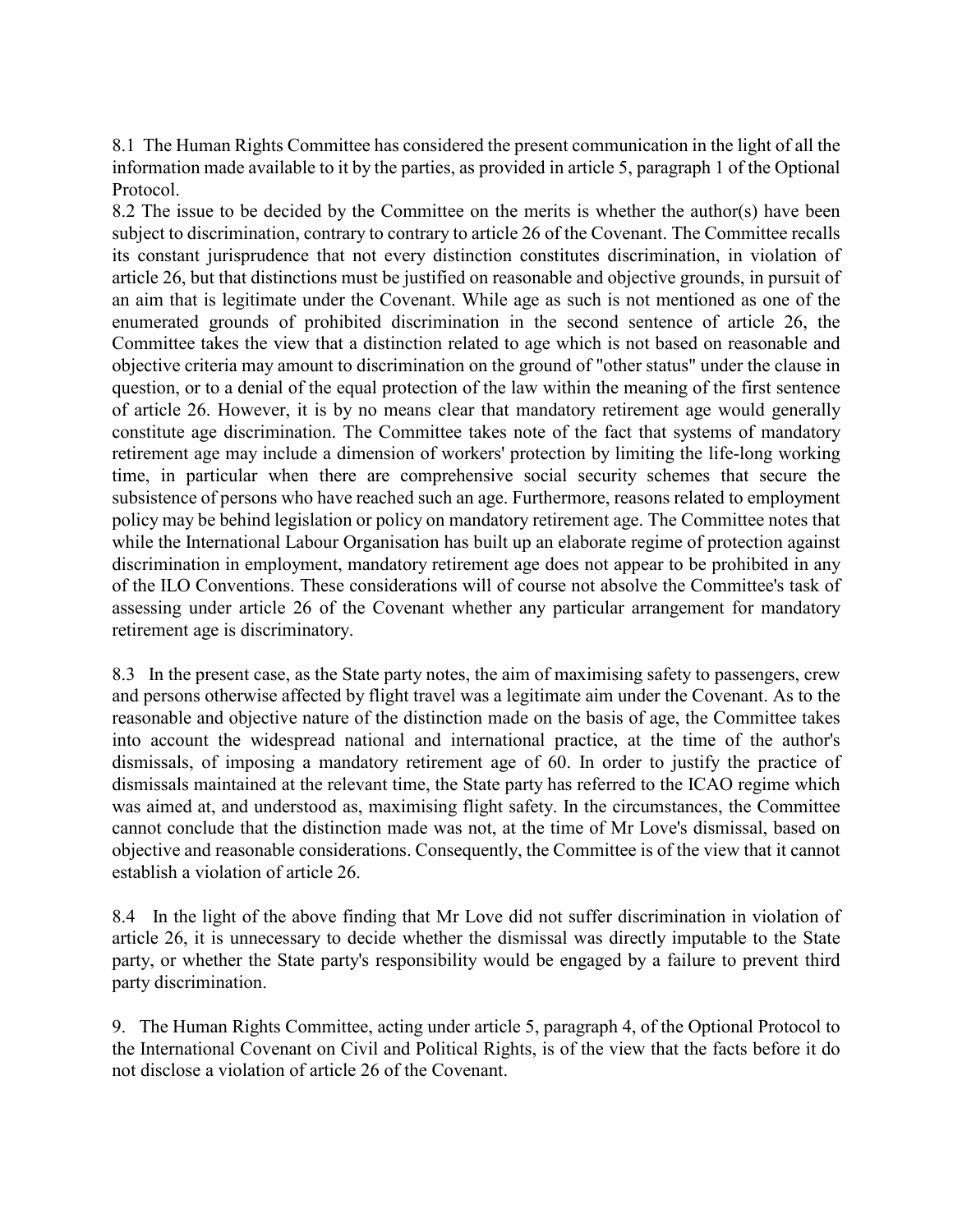[Adopted in English, French and Spanish, the English text being the original version. Subsequently to be issued also in Arabic, Chinese and Russian as part of the Committee's annual report to the General Assembly.]

\* The following members of the Committee participated in the examination of the present communication: Mr. Abdelfattah Amor, Mr. Nisuke Ando, Mr. Prafullachandra Natwarlal Bhagwati, Mr. Alfredo Castllero Hoyos, Ms. Christine Chanet, Mr. Franco Depasquale, Mr. Maurice Glèèlèè Ahanhanzo, Mr. Walter Käälin, Mr. Ahmed Tawfik Khalil, Mr. Rajsoomer Lallah, Mr. Rafael Rivas Posada, Mr. Nigel Rodley, Mr. Martin Scheinin, Mr. Hipóólito Solari Yrigoyen, Ms. Ruth Wedgwood, Mr. Roman Wieruszewski and Mr. Maxwell Yalden. Under rule 85 of the Committee's rules of procedure, Mr. Ivan Shearer did not participate in the examination of the case.

\*\* The texts of two individual opinions signed by Committee members Mr. Nisuke Ando and Mr. Prafullachandra Natwarlal Bhagwati are appended to the present document.

#### Individual Opinion of Committee Member Mr. Nisuke Ando

(concurring in the result)

I share the conclusion of the majority Views that the imposition of a mandatory retirement age of 60 is not a violation of article 26. However, I am unable to agree to the Views' statement that "a distinction related to age …… may amount to discrimination on the ground of 'other status' under the clause in question, or to a denial of the equal protection of the law within the meaning of the first sentence of article 26" (paragraph 8.2) for the following reasons:

Firstly, I consider that 'age' should not be included in 'other status' because age has a distinctive character which is different from all the grounds enumerated in article 26. All the grounds enumerated in article 26 are applicable only to a portion of the human species, however large it may be. In contrast, age is applicable to all the human species, and because of this unique character, age constitutes ground to treat a portion of persons differently from others in the whole scheme of the Covenant. For example, article 6, paragraph 5, prohibits the imposition of death sentence on "persons below eighteen years of age", and article 23, paragraph 2, speaks of "men and women of marriageable age". In addition, terms such as "every child" (article 24) and "every citizen" (article 25) presuppose a certain age as a legitimate ground to differentiate persons. In my opinion, 'other status' referred to in article 26 should be interpreted to share the characteristic which is common to all the grounds enumerated in that article, thus precluding age. Of course, this does not deny that differentiation based on 'age' may raise issues under article 26, but the term "such as" which precedes the enumeration implies that there is no need to include 'age' in 'other status'.Secondly, I doubt if the issue in the present case is "a denial of the equal protection of the law within the meaning of the first sentence of article 26". In essence, the authors of the present case are claiming that 'professional qualifications' to be a pilot should be judged on the basis of each individual's physical and other capacities (abilities), that the imposition of a mandatory retirement age ignores this basis, and that such imposition constitutes discrimination based on age which is prohibited under article 26. This is tantamount to claiming that different treatment of persons of the same age with different capacities violates the principle of equal protection of the law. However, a professional qualification usually requires a minimum age, while a person below that age may well have sufficient capacities to qualify for the profession. In other words, a professional qualification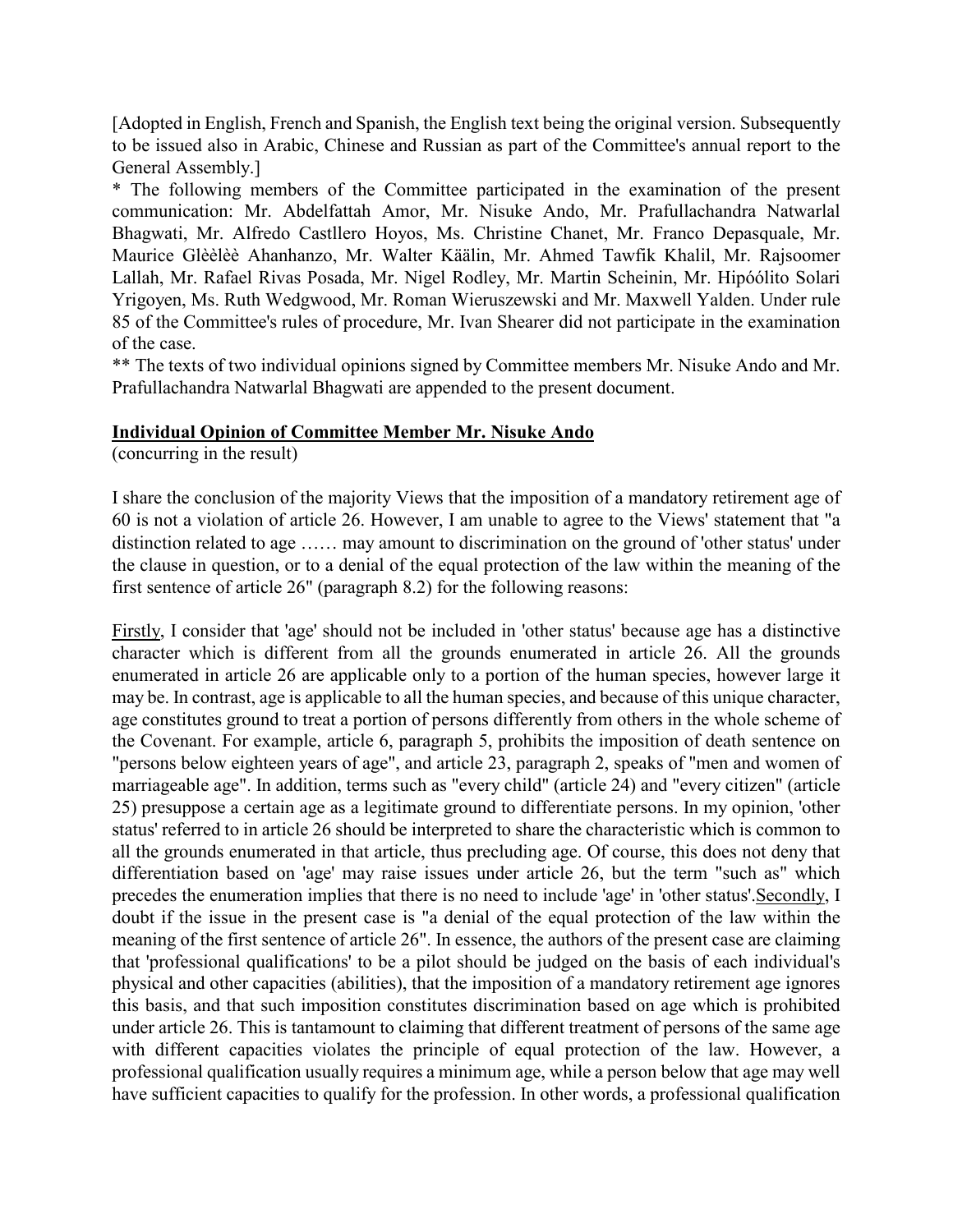usually requires a certain minimum age as well as maximum age, and such age requirements have little to do with the principle of equal protection of the law. Thirdly, in my opinion, the present case concerns "the right to work" and its "legitimate limitations" under the International Covenant on Economic, Social and Cultural Rights (article 6, paragraph 1, and article 4, respectively). Thus, at issue here is a proper balance between an economic or social right and its limitations. Of course, article 26 of the International Covenant on Civil and Political Rights prohibits discrimination in law or in fact in any field regulated and protected by public authorities, thus applying to economic or social rights as well. Nevertheless, as in the present case, the limitations of certain economic or social rights, in particular the right to work or to pension or to social security, require thorough scrutiny of various economic and social factors, of which the State party concerned is ordinarily in the best position to make objective and reasonable evaluation and adjustment. This means that the Human Rights Committee should respect the limitations of those rights set by the State party concerned unless they involve clearly unfair procedural irregularities or entail manifestly inequitable results.

[signed]

Nisuke Ando

[Adopted in English, French and Spanish, the English text being the original version. Subsequently to be issued also in Arabic, Chinese and Russian as part of the Committee's annual report to the General Assembly.]

# Individual Opinion of Committee Member Mr. Prafullachandra Natwarlal Bhagwati (concurring in the result)

The question is whether imposing a mandatory age of retirement at 60 for airline pilots could be said to be a violation of article 26 of the Covenant. Article 26 does not say in explicit terms that no one shall be subjected to discrimination on ground of age. The prohibited grounds of discrimination are set out in article 26, but age is not one of them. Article 26 has therefore no application in the present case, so runs an argument that could be made.

This argument, plausible though it may seem, is in my opinion not acceptable. There are two very good reasons why I take this view. In the first place, article 26 embodies the guarantee of equality before the law and non-discrimination. This is a guarantee against arbitrariness in State action. Equality is antithetical to arbitrariness. Article 26 is therefore intended to strike against arbitrariness in State action. Now, fixing the age of retirement at 60 for airline pilots cannot be said to be arbitrary. It is not as if a date has been arbitrarily picked out by the State party for retirement of airline pilots. It is not uncommon to find that in many countries 60 years is the age fixed for superannuation of airline pilots, since that is the age at which it would not be unreasonable to expect airline pilots would be affected, particularly since they have to fly airplanes which require considerable alacrity, alertness, concentration and presence of mind. I do not think that the selection of the age of 60 years for mandatory retirement for airline pilots can be said to be arbitrary or unreasonable so as to constitute a violation of article 26.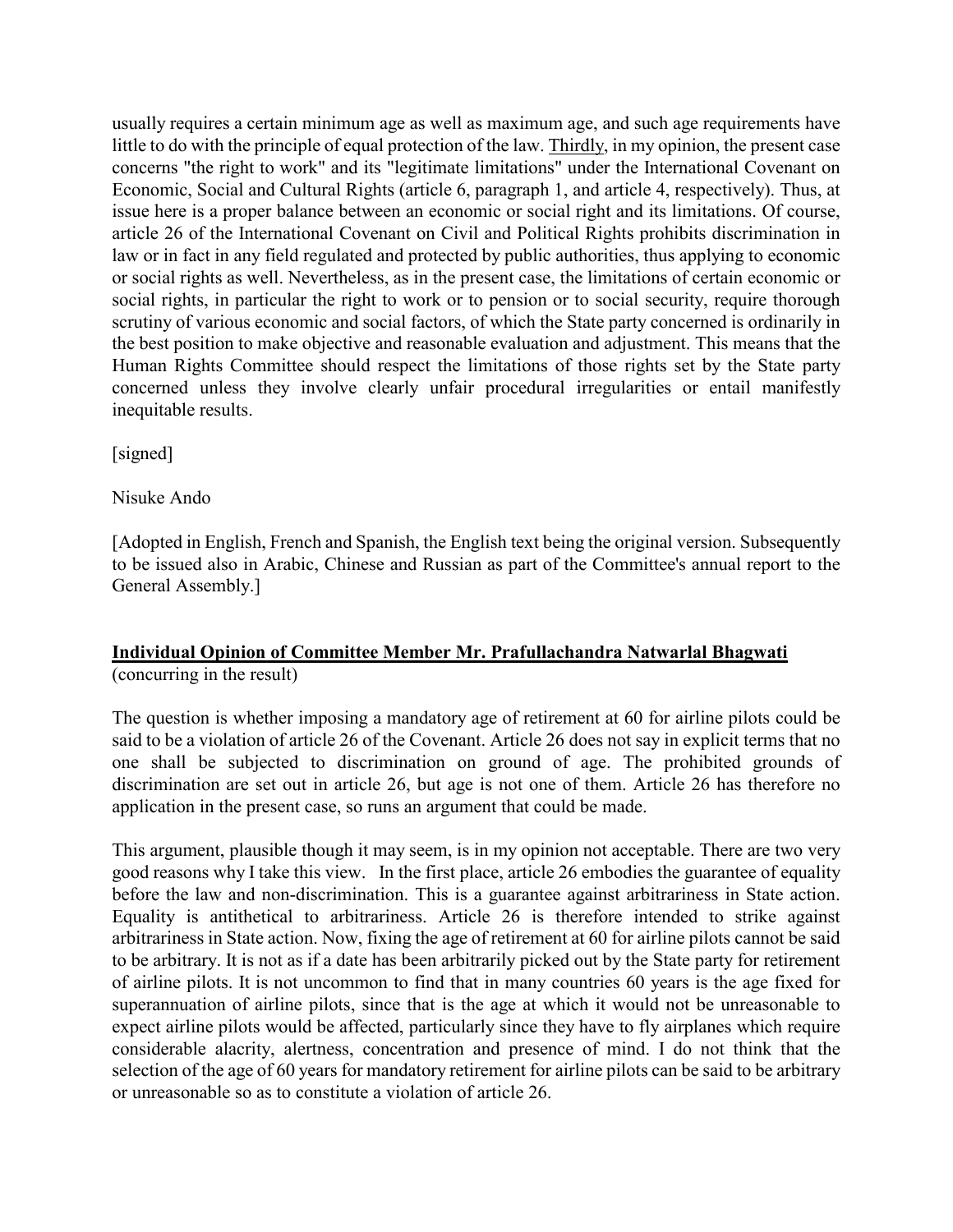In the second place, the words "such as" preceding the enumeration of the grounds in article 26 clearly indicate that the grounds there enumerated are illustrative and not exhaustive. Age as a prohibited ground of discrimination is therefore not excluded. Secondly, the word "status" can be interpreted so as to include age. It is therefore a valid argument that if there was discrimination on the grounds of age, it would attract the applicability of article 26. But it must still be discrimination. Every differentiation does not incur the vice of discrimination. If it is based on an objective and reasonable criterion having rational relation to the object sought to be achieved, it would not be hit by article 26. Here, in the present case, for the reasons given above, prescribing the age of 60 years as the age of mandatory retirement for airline pilots could not be said to be arbitrary or unreasonable, having regard to the need for maximizing safety, and consequently it was not in violation of article 26.

[signed]

Prafullachandra Natwarlal Bhagwati

[Adopted in English, French and Spanish, the English text being the original version. Subsequently to be issued also in Arabic, Chinese and Russian as part of the Committee's annual report to the General Assembly.]

# **Notes**

1/ No information is provided on what, if any, further professional employment the remaining authors undertook.

2/ See, *infra*, para 5.3

 $3/$  The State party refers to the similar submissions made by the State party in Pauger v Austria Case No. 415/1990, Views adopted on 26 March 1992.

4/ F.G.G. v The Netherlands Case No. 209/1986, Decision adopted 25 March 1987, and BdB v The Netherlands Case No. 273/1989, Decision adopted 30 March 1989.

5/ Shaw, M.: International Law (4th ed) (1997) pp.548-549; Brownlie, I.: Principles of Public International Law (5th ed.), p.449.

6/ JB Christie v Qantas Airways Ltd (1995) AILR 38; Qantas Airways Ltd v Christie (1998) 193 CLR 280.

7/ The studies referred to by the State party (Kulak et al., "Epidemiological Study of In-flight Airline Pilot Incapacitation" (1971); Booze, "An Epidemiological Investigation of Occupation, Age and Exposure in General Aviation Accidents" (1977); National Institutes of Health, "Report of the National Institute on Aging Panel on the Experienced Pilots Study" (1981); Golaszewski, "The Influence of Total Flight Time, Recent Flight Time and Age on Pilot Accident Rates" (1983);